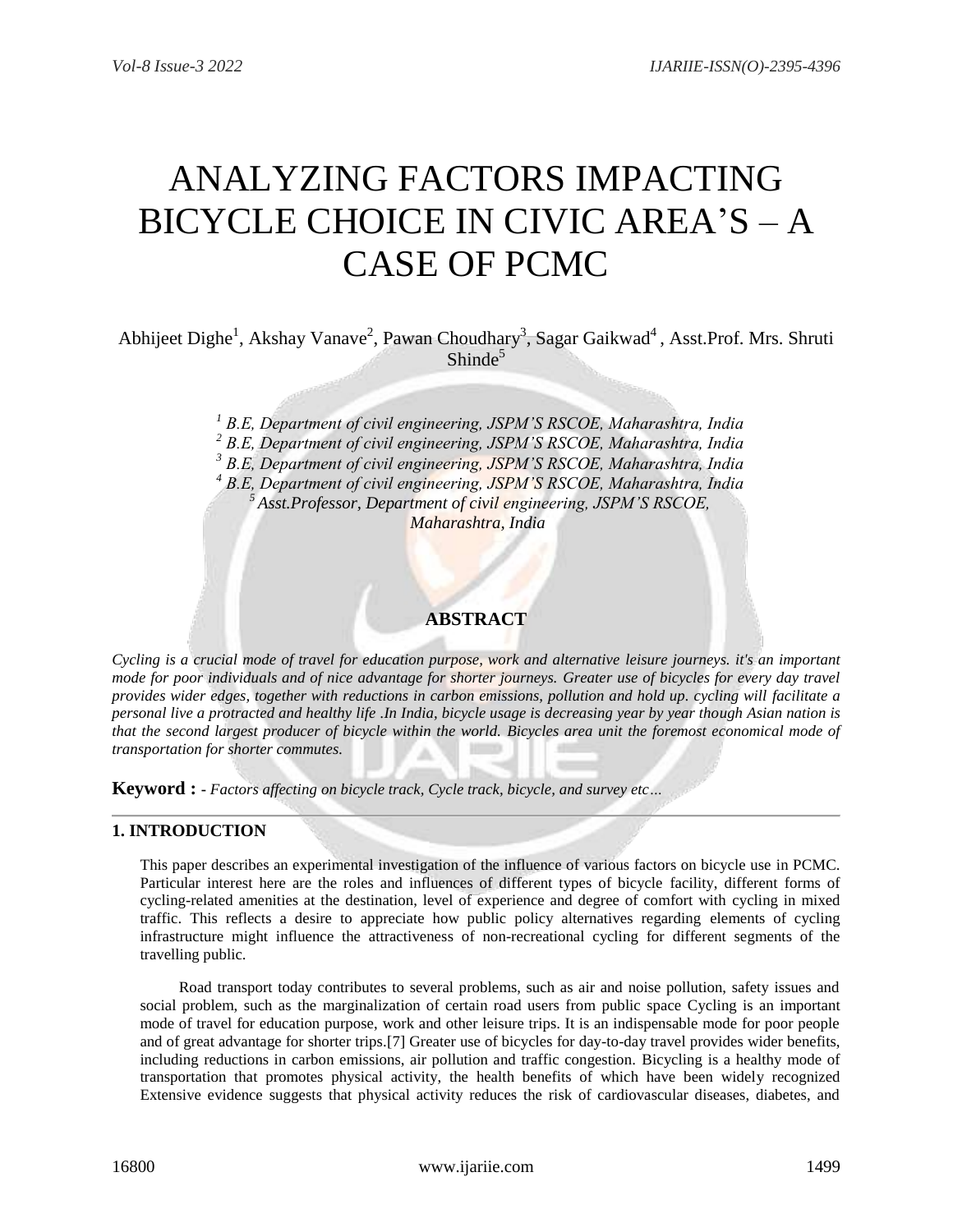colon, breast, and endometrial cancer Bicycling can also enhance aerobic lung function and has been proven to be able to facilitate the achievement of the recommended lung function levels Bicycling can help an individual live a long and healthy life In India, bicycle usage is decreasing year by year although India is the second largest producer of bicycle in the world.[8] Bicycles are the most efficient mode of transportation for shorter commutes (<5km). We will create a report using peoples approach towards cycle track using questionnaire includes road survey and household survey.

#### **1.1 Objective**

- o To collect opinions from current bicycle user regarding the existing road infrastructure facilities for the bicycle track.
- o To develop questionnaires for bicycle users and non users to capture their bicycle related preferences, choices, ways of using options, frequencies etc.
- o To identify the factors influencing mode choice in the study area from the results of the user survey.

#### **1.2 Scope and Purpose of plan**

The Chinchwad Cycle Plan (Preliminary Draft) has proposals for

- 1) Creation of a city-wide cycle track network and cycle-safe streets
- 2) A city-wide Public Bicycle Scheme with a detailed project report for phase 1 area.
- 3) Bicycle Parking Facilities
- 4) Integration with Public Transit
- 5) Adoption and use of Design Guidelines for planning and implementing cycle-friendly infrastructure
- 6) Awareness and Education Campaigns, and Cycling Promotion

#### **2. Pilot Survey and Questionnaire development**

Survey: Piloting is that the testing, refining, and re-testing of survey instruments within the field to create them prepared for your full survey. it's an important step to make sure that you just perceive however your survey works within the field, that you just square measure assembling correct, acceptable knowledge. It additionally helps within the method of planning workers coaching for the ultimate launch. This section focuses on piloting the form, however field protocols should even be piloted to make sure knowledge assortment runs as planned. • There ought to be a pilot survey before enterprise a full scale survey • Questionnaires ought to be short, clear and solely cowl key queries. • Only factual queries ought to be asked and it ought to be doable to answer as several of the queries as doable by merely ticking or crossing a box on the shape. • This question helps you to grasp if the survey queries were simply understood by respondents or if they have to be simplified. • This question provides you a good plan of your survey response time; from completely different views. you'll mixture the information you get and interpret the knowledge to assist you recognize if you wish to shorten your survey or embody additional queries.



**Fig -1**:Flatted zone (Location : The Nook Socity

#### **2.1 Pilot survey Details**

1. Deciding the sample size for pilot survey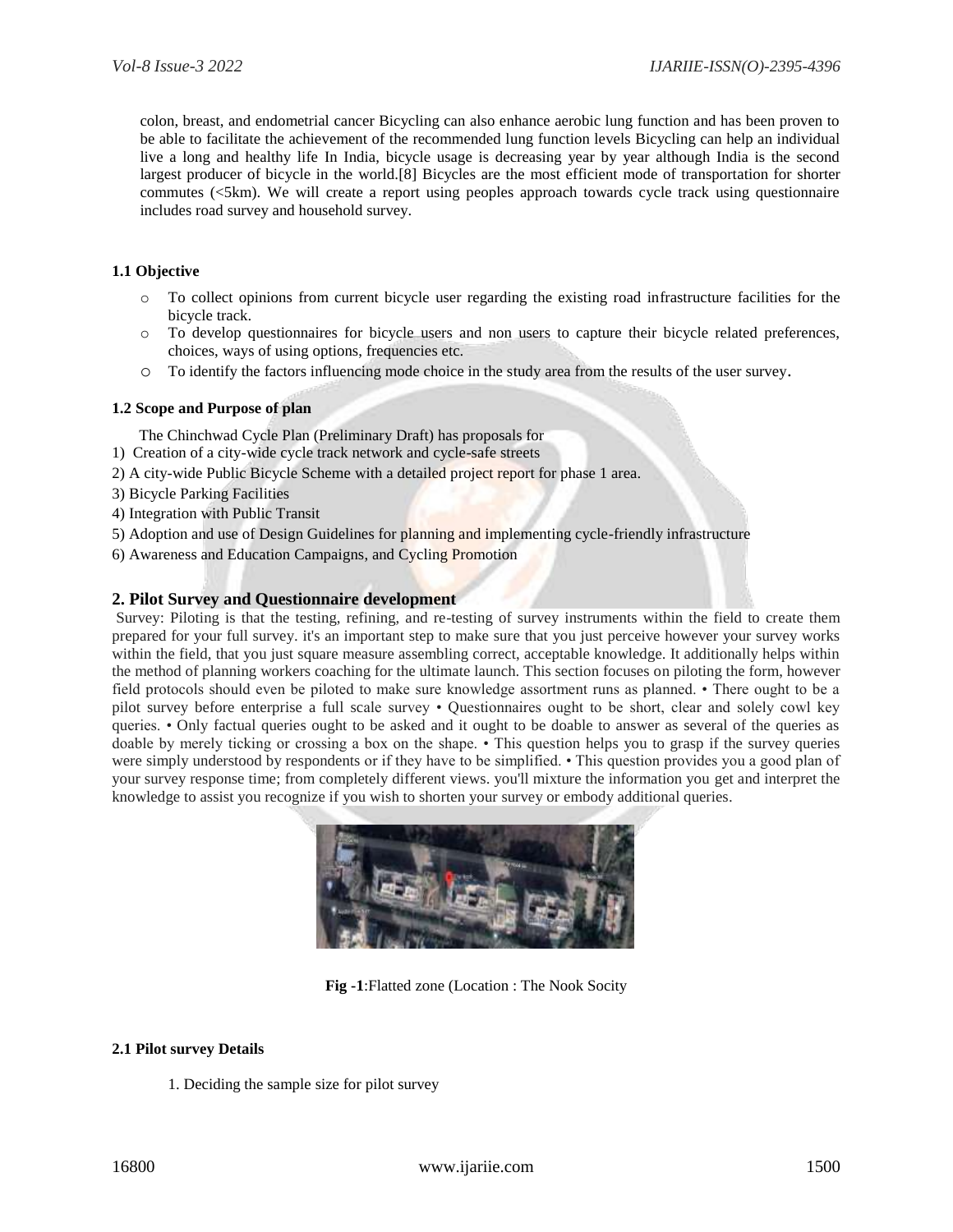- 2. Categorizing the area
- 3. Development of questionnaire
- 4. Checking the questionnaire

A pilot survey had been carried out to have a better understanding of the overall procedure and also for a further improvement of the steps involved in the survey so that the main survey becomes easier. The site chosen was The Nook Socity.

# **3. Main Survey And Analysis**



#### **3.1 Method of Analysis**

For each target group, the study has been divided into four parts. One part of study depicts the socio-economic profile, second one is related to the basic travel characteristics of users and non users, third part is about the perception of the community about the bicycles and problems and barriers to the use of bicycles (latent demand) and the last part is related to the land use effect / neighbourhood details.

For this purpose, sets of questions have been identified for each category of people and for all parts. Responses to these questions have been analyzed for bicycle users and potential users separately, and for each zone.

During analysis, first, the distributions of all the persons of each target groups among several categories of different aspects (such as age, income, distance traveled, etc.) have been looked into and secondly, the proportion of cyclists in these categories have been compared. Taking as an example the age of the respondent – first, all 302 respondents (or all respondents in a zone) are divided in several categories (such as under 8 years of age, 9-18 years and so on) and then proportion of cyclists in each of these categories is found out and compared with other proportions in other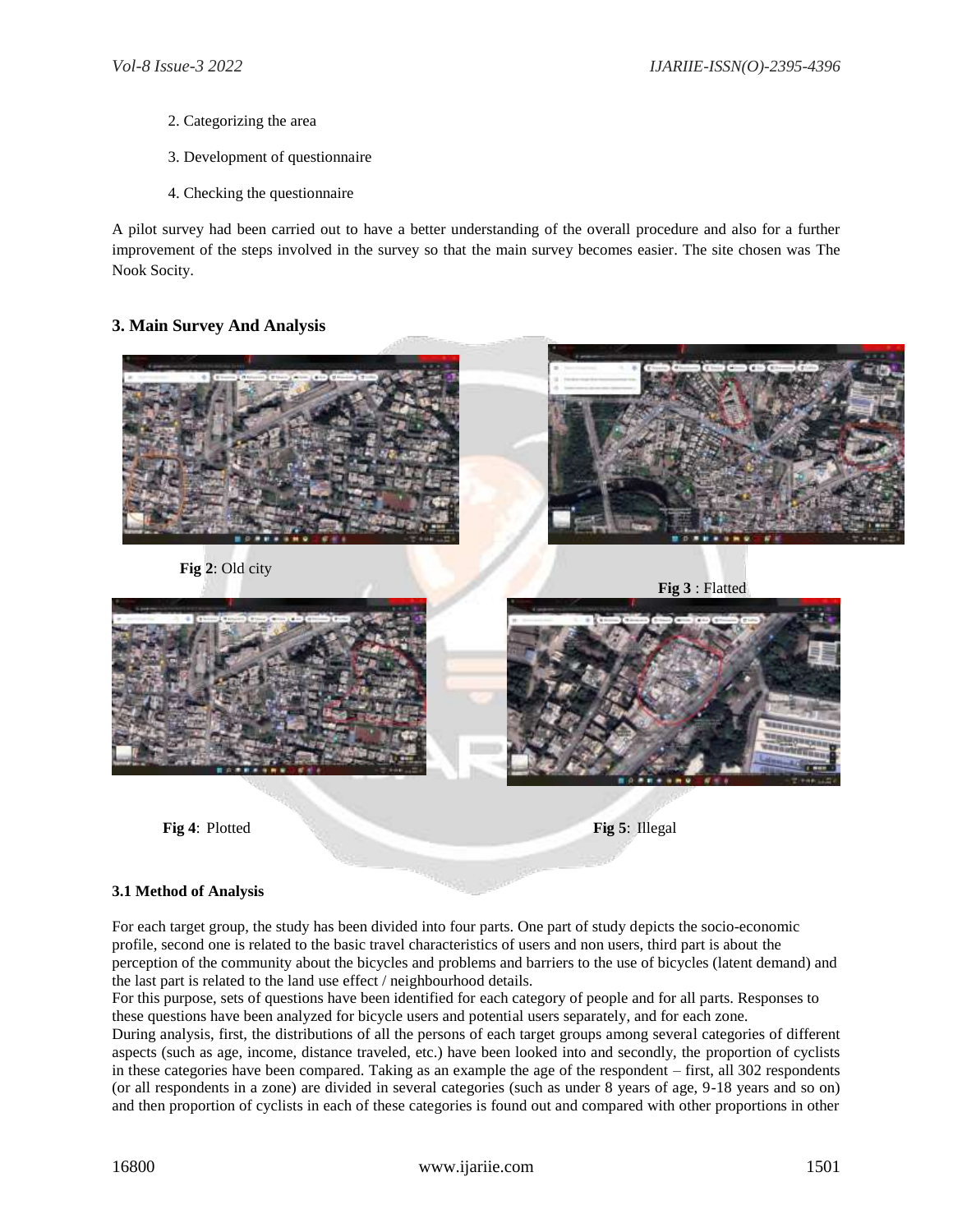categories and proportion overall. This way, the comparison is normalized from the disparities in sampling among different groups of people.



Data says that, the major users had given importance to the infrastructure than the physical safety.

# **4. CONCLUSIONS**

The whole exercise helped me understanding the "Factors" which influences Bicycle as a commuting mode in urban area and how efficiently we can measure it.

#### **5. REFERENCES**

[1]. May 2009 - Ms. SHRUTI LOMTE-ESTIMATING FACTORS INFLUENCING BICYCLE CHOICE IN URBAN AREAS – A CASE OF PUNE, INDIA"

[2]. 2013 - Samyajit Basua, Vinod Vasudevanb - Effect of bicycle friendly roadway infrastructure on bicycling activities in urban India..

[3]. November 2012 - Abhijit Datey, Vishal Darji, Tejas Patel, Darshini Mahadevia. - Walking and Cycling in Indian Cities: A Struggle for Reclaiming Road Edges.

[4]. 2008 -Tiwari, G., Jain, - Bicycles in Urban India, Urban Transport Journal, Volume-7, No. 2, Institute of Urban Transport, India, p-59-68.

[5]. Tiwari, G., Jain, H. (2008) Bicycles in Urban India, Urban Transport Journal, Volume-7, No. 2, Institute of Urban Transport, India, p-59-68.